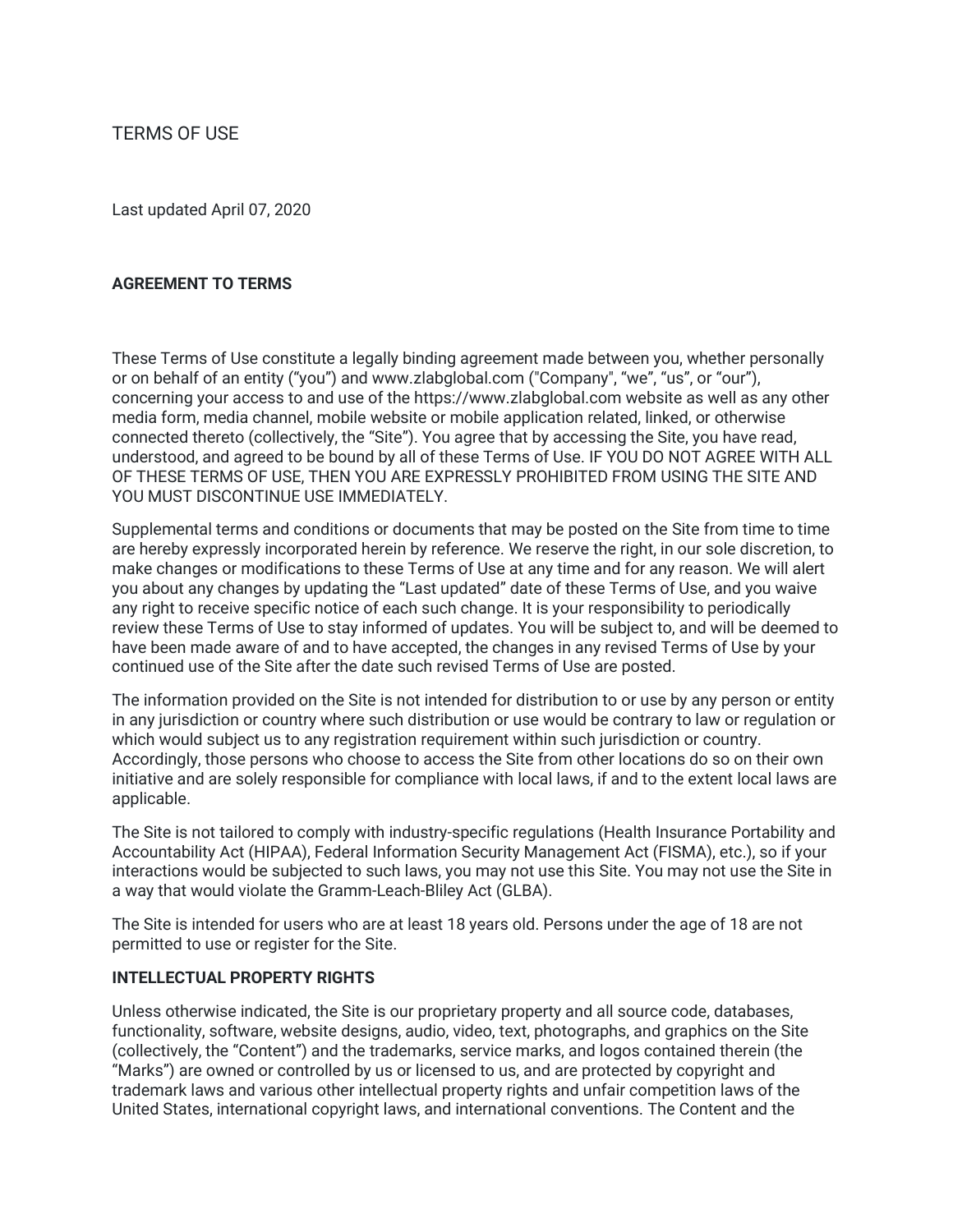Marks are provided on the Site "AS IS" for your information and personal use only. Except as expressly provided in these Terms of Use, no part of the Site and no Content or Marks may be copied, reproduced, aggregated, republished, uploaded, posted, publicly displayed, encoded, translated, transmitted, distributed, sold, licensed, or otherwise exploited for any commercial purpose whatsoever, without our express prior written permission.

Provided that you are eligible to use the Site, you are granted a limited license to access and use the Site and to download or print a copy of any portion of the Content to which you have properly gained access solely for your personal, non-commercial use. We reserve all rights not expressly granted to you in and to the Site, the Content and the Marks.

## **USER REPRESENTATIONS**

By using the Site, you represent and warrant that: (1) you have the legal capacity and you agree to comply with these Terms of Use; (2) you are not a minor in the jurisdiction in which you reside; (3) you will not access the Site through automated or non-human means, whether through a bot, script, or otherwise; (4) you will not use the Site for any illegal or unauthorized purpose; and (5) your use of the Site will not violate any applicable law or regulation.

If you provide any information that is untrue, inaccurate, not current, or incomplete, we have the right to suspend or terminate your account and refuse any and all current or future use of the Site (or any portion thereof).

## **PROHIBITED ACTIVITIES**

You may not access or use the Site for any purpose other than that for which we make the Site available. The Site may not be used in connection with any commercial endeavors except those that are specifically endorsed or approved by us.

As a user of the Site, you agree not to:

1. Systematically retrieve data or other content from the Site to create or compile, directly or indirectly, a collection, compilation, database, or directory without written permission from us.

2. Trick, defraud, or mislead us and other users, especially in any attempt to learn sensitive account information such as user passwords.

3. Circumvent, disable, or otherwise interfere with security-related features of the Site, including features that prevent or restrict the use or copying of any Content or enforce limitations on the use of the Site and/or the Content contained therein.

4. Disparage, tarnish, or otherwise harm, in our opinion, us and/or the Site.

5. Use any information obtained from the Site in order to harass, abuse, or harm another person.

6. Make improper use of our support services or submit false reports of abuse or misconduct.

7. Use the Site in a manner inconsistent with any applicable laws or regulations.

8. Use the Site to advertise or offer to sell goods and services.

9. Engage in unauthorized framing of or linking to the Site.

10. Upload or transmit (or attempt to upload or to transmit) viruses, Trojan horses, or other material, including excessive use of capital letters and spamming (continuous posting of repetitive text), that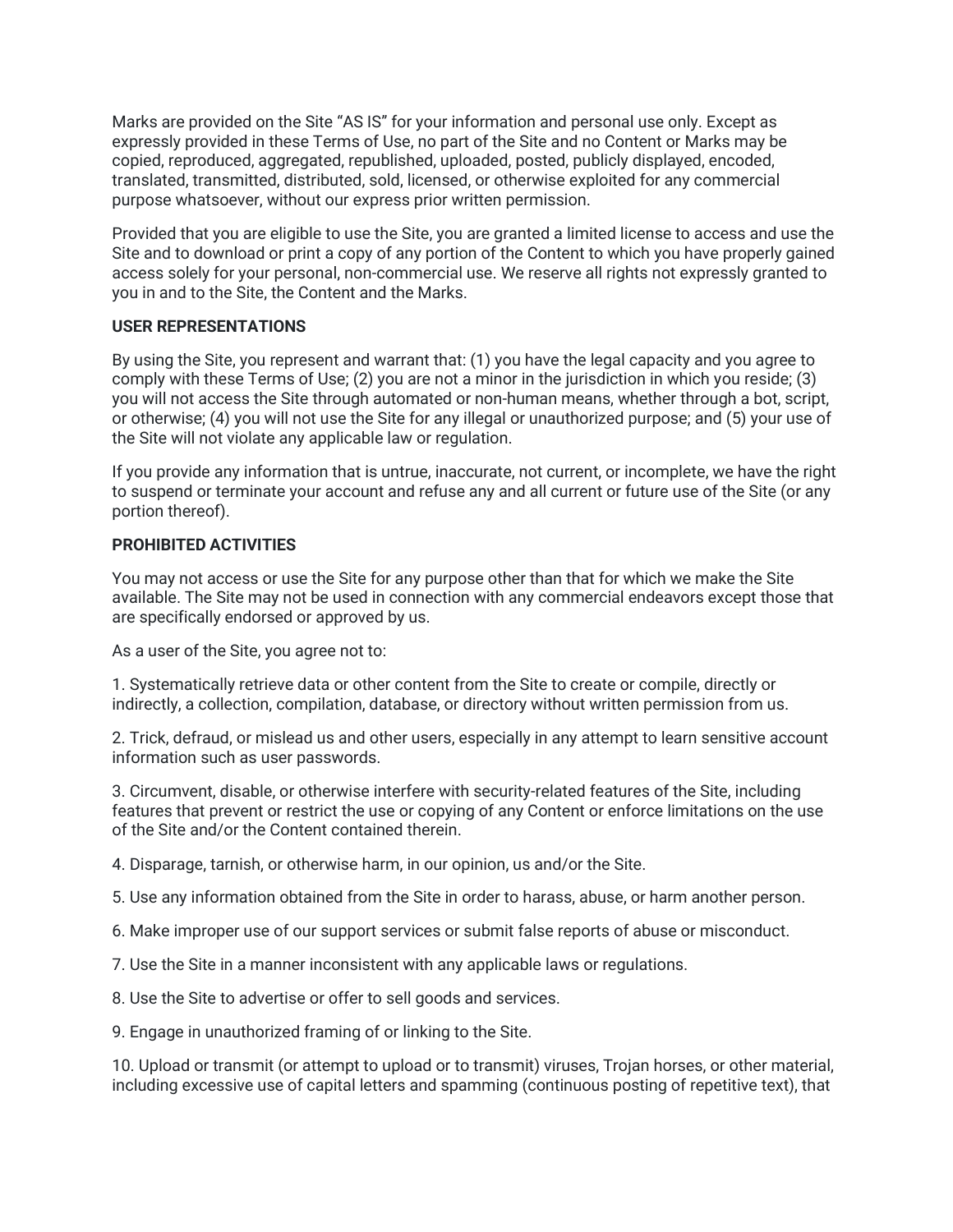interferes with any party's uninterrupted use and enjoyment of the Site or modifies, impairs, disrupts, alters, or interferes with the use, features, functions, operation, or maintenance of the Site.

11. Engage in any automated use of the system, such as using scripts to send comments or messages, or using any data mining, robots, or similar data gathering and extraction tools.

12. Delete the copyright or other proprietary rights notice from any Content.

13. Attempt to impersonate another user or person or use the username of another user.

14. Sell or otherwise transfer your profile.

15. Upload or transmit (or attempt to upload or to transmit) any material that acts as a passive or active information collection or transmission mechanism, including without limitation, clear graphics interchange formats ("gifs"), 1×1 pixels, web bugs, cookies, or other similar devices (sometimes referred to as "spyware" or "passive collection mechanisms" or "pcms").

16. Interfere with, disrupt, or create an undue burden on the Site or the networks or services connected to the Site.

17. Harass, annoy, intimidate, or threaten any of our employees or agents engaged in providing any portion of the Site to you.

18. Attempt to bypass any measures of the Site designed to prevent or restrict access to the Site, or any portion of the Site.

19. Copy or adapt the Site's software, including but not limited to Flash, PHP, HTML, JavaScript, or other code.

20. Decipher, decompile, disassemble, or reverse engineer any of the software comprising or in any way making up a part of the Site.

21. Except as may be the result of standard search engine or Internet browser usage, use, launch, develop, or distribute any automated system, including without limitation, any spider, robot, cheat utility, scraper, or offline reader that accesses the Site, or using or launching any unauthorized script or other software.

22. Use a buying agent or purchasing agent to make purchases on the Site.

23. Make any unauthorized use of the Site, including collecting usernames and/or email addresses of users by electronic or other means for the purpose of sending unsolicited email, or creating user accounts by automated means or under false pretenses.

24. Use the Site as part of any effort to compete with us or otherwise use the Site and/or the Content for any revenue-generating endeavor or commercial enterprise.

#### **USER GENERATED CONTRIBUTIONS**

The Site does not offer users to submit or post content. We may provide you with the opportunity to create, submit, post, display, transmit, perform, publish, distribute, or broadcast content and materials to us or on the Site, including but not limited to text, writings, video, audio, photographs, graphics, comments, suggestions, or personal information or other material (collectively, "Contributions"). Contributions may be viewable by other users of the Site and through third-party websites. As such, any Contributions you transmit may be treated in accordance with the Site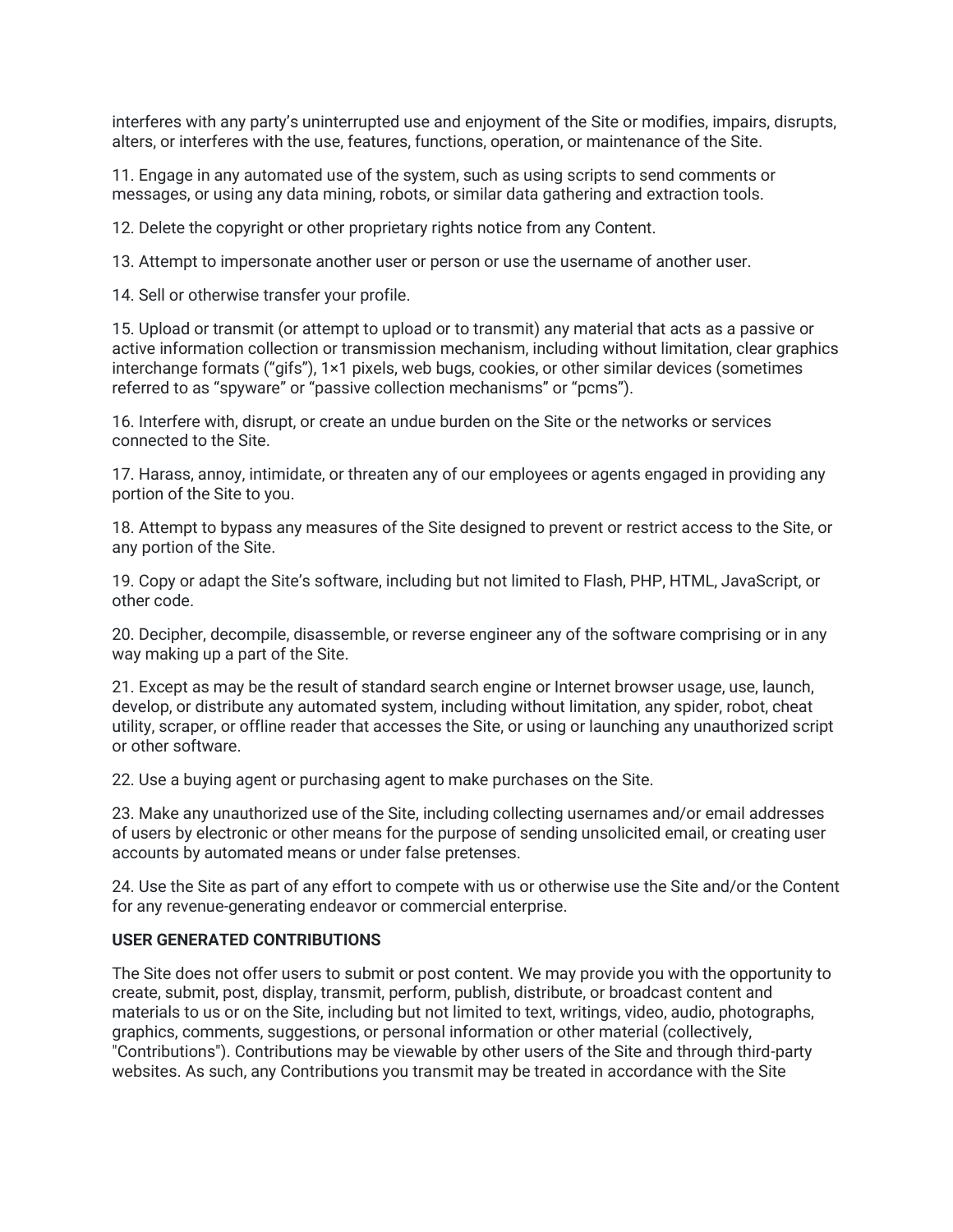Privacy Policy. When you create or make available any Contributions, you thereby represent and warrant that:

1. The creation, distribution, transmission, public display, or performance, and the accessing, downloading, or copying of your Contributions do not and will not infringe the proprietary rights, including but not limited to the copyright, patent, trademark, trade secret, or moral rights of any third party.

2. You are the creator and owner of or have the necessary licenses, rights, consents, releases, and permissions to use and to authorize us, the Site, and other users of the Site to use your Contributions in any manner contemplated by the Site and these Terms of Use.

3. You have the written consent, release, and/or permission of each and every identifiable individual person in your Contributions to use the name or likeness of each and every such identifiable individual person to enable inclusion and use of your Contributions in any manner contemplated by the Site and these Terms of Use.

4. Your Contributions are not false, inaccurate, or misleading.

5. Your Contributions are not unsolicited or unauthorized advertising, promotional materials, pyramid schemes, chain letters, spam, mass mailings, or other forms of solicitation.

6. Your Contributions are not obscene, lewd, lascivious, filthy, violent, harassing, libelous, slanderous, or otherwise objectionable (as determined by us).

7. Your Contributions do not ridicule, mock, disparage, intimidate, or abuse anyone.

8. Your Contributions do not advocate the violent overthrow of any government or incite, encourage, or threaten physical harm against another.

9. Your Contributions do not violate any applicable law, regulation, or rule.

10. Your Contributions do not violate the privacy or publicity rights of any third party.

11. Your Contributions do not contain any material that solicits personal information from anyone under the age of 18 or exploits people under the age of 18 in a sexual or violent manner.

12. Your Contributions do not violate any applicable law concerning child pornography, or otherwise intended to protect the health or well-being of minors;

13. Your Contributions do not include any offensive comments that are connected to race, national origin, gender, sexual preference, or physical handicap.

14. Your Contributions do not otherwise violate, or link to material that violates, any provision of these Terms of Use, or any applicable law or regulation.

Any use of the Site in violation of the foregoing violates these Terms of Use and may result in, among other things, termination or suspension of your rights to use the Site.

## **CONTRIBUTION LICENSE**

You and the Site agree that we may access, store, process, and use any information and personal data that you provide following the terms of the Privacy Policy and your choices (including settings).

By submitting suggestions or other feedback regarding the Site, you agree that we can use and share such feedback for any purpose without compensation to you.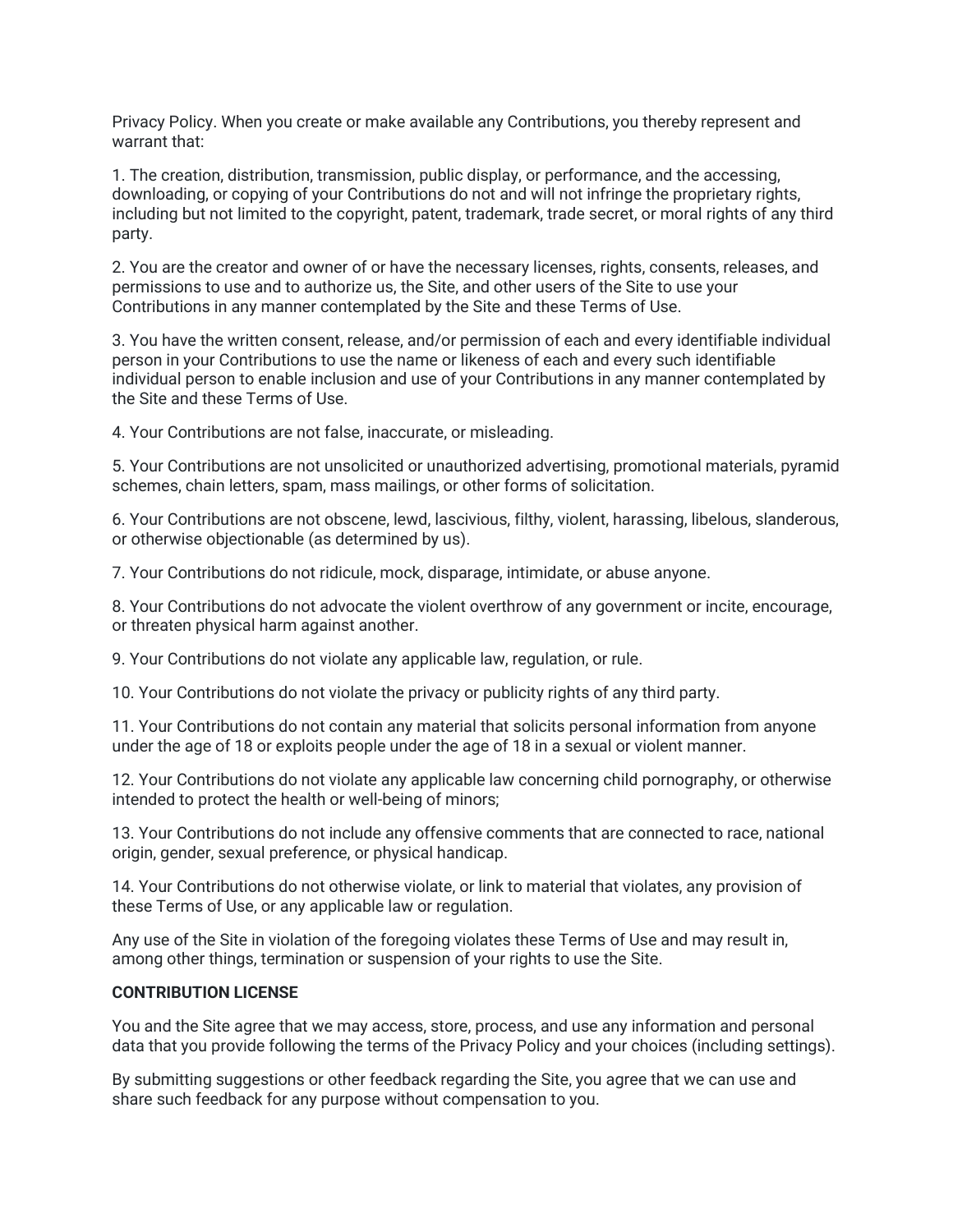We do not assert any ownership over your Contributions. You retain full ownership of all of your Contributions and any intellectual property rights or other proprietary rights associated with your Contributions. We are not liable for any statements or representations in your Contributions provided by you in any area on the Site. You are solely responsible for your Contributions to the Site and you expressly agree to exonerate us from any and all responsibility and to refrain from any legal action against us regarding your Contributions.

## **SUBMISSIONS**

You acknowledge and agree that any questions, comments, suggestions, ideas, feedback, or other information regarding the Site ("Submissions") provided by you to us are non-confidential and shall become our sole property. We shall own exclusive rights, including all intellectual property rights, and shall be entitled to the unrestricted use and dissemination of these Submissions for any lawful purpose, commercial or otherwise, without acknowledgment or compensation to you. You hereby waive all moral rights to any such Submissions, and you hereby warrant that any such Submissions are original with you or that you have the right to submit such Submissions. You agree there shall be no recourse against us for any alleged or actual infringement or misappropriation of any proprietary right in your Submissions.

## **SITE MANAGEMENT**

We reserve the right, but not the obligation, to: (1) monitor the Site for violations of these Terms of Use; (2) take appropriate legal action against anyone who, in our sole discretion, violates the law or these Terms of Use, including without limitation, reporting such user to law enforcement authorities; (3) in our sole discretion and without limitation, refuse, restrict access to, limit the availability of, or disable (to the extent technologically feasible) any of your Contributions or any portion thereof; (4) in our sole discretion and without limitation, notice, or liability, to remove from the Site or otherwise disable all files and content that are excessive in size or are in any way burdensome to our systems; and (5) otherwise manage the Site in a manner designed to protect our rights and property and to facilitate the proper functioning of the Site.

# **PRIVACY POLICY**

We care about data privacy and security. Please review our Privacy Policy:

https://www.zlabglobal.com. By using the Site, you agree to be bound by our Privacy Policy, which is incorporated into these Terms of Use. Please be advised the Site is hosted in the United States. If you access the Site from any other region of the world with laws or other requirements governing personal data collection, use, or disclosure that differ from applicable laws in the United States, then through your continued use of the Site, you are transferring your data to the United States, and you agree to have your data transferred to and processed in the United States.

#### **TERM AND TERMINATION**

These Terms of Use shall remain in full force and effect while you use the Site. WITHOUT LIMITING ANY OTHER PROVISION OF THESE TERMS OF USE, WE RESERVE THE RIGHT TO, IN OUR SOLE DISCRETION AND WITHOUT NOTICE OR LIABILITY, DENY ACCESS TO AND USE OF THE SITE (INCLUDING BLOCKING CERTAIN IP ADDRESSES), TO ANY PERSON FOR ANY REASON OR FOR NO REASON, INCLUDING WITHOUT LIMITATION FOR BREACH OF ANY REPRESENTATION, WARRANTY, OR COVENANT CONTAINED IN THESE TERMS OF USE OR OF ANY APPLICABLE LAW OR REGULATION. WE MAY TERMINATE YOUR USE OR PARTICIPATION IN THE SITE OR DELETE ANY CONTENT OR INFORMATION THAT YOU POSTED AT ANY TIME, WITHOUT WARNING, IN OUR SOLE DISCRETION.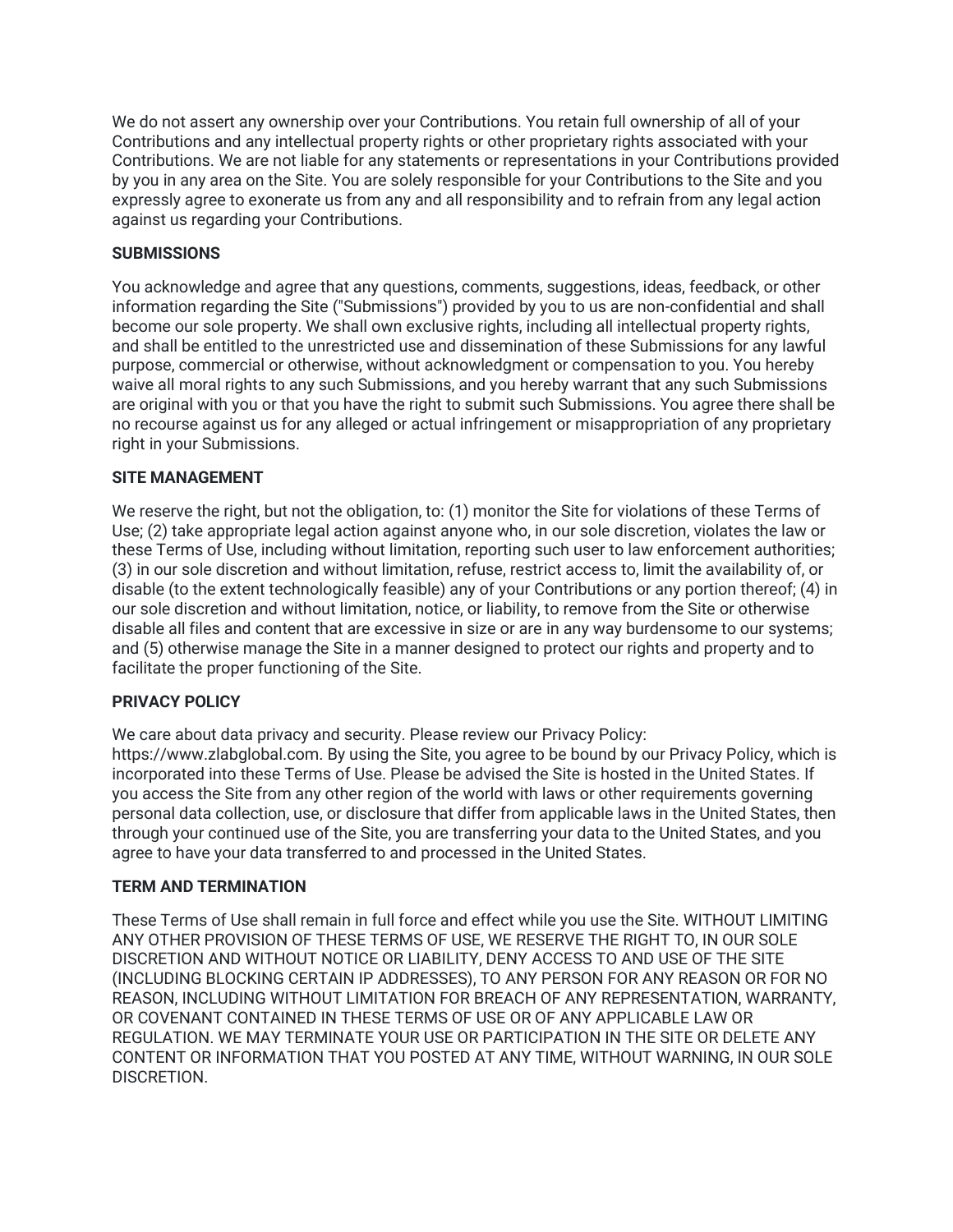If we terminate or suspend your account for any reason, you are prohibited from registering and creating a new account under your name, a fake or borrowed name, or the name of any third party, even if you may be acting on behalf of the third party. In addition to terminating or suspending your account, we reserve the right to take appropriate legal action, including without limitation pursuing civil, criminal, and injunctive redress.

# **MODIFICATIONS AND INTERRUPTIONS**

We reserve the right to change, modify, or remove the contents of the Site at any time or for any reason at our sole discretion without notice. However, we have no obligation to update any information on our Site. We also reserve the right to modify or discontinue all or part of the Site without notice at any time. We will not be liable to you or any third party for any modification, price change, suspension, or discontinuance of the Site.

We cannot guarantee the Site will be available at all times. We may experience hardware, software, or other problems or need to perform maintenance related to the Site, resulting in interruptions, delays, or errors. We reserve the right to change, revise, update, suspend, discontinue, or otherwise modify the Site at any time or for any reason without notice to you. You agree that we have no liability whatsoever for any loss, damage, or inconvenience caused by your inability to access or use the Site during any downtime or discontinuance of the Site. Nothing in these Terms of Use will be construed to obligate us to maintain and support the Site or to supply any corrections, updates, or releases in connection therewith.

## **GOVERNING LAW**

These Terms of Use and your use of the Site are governed by and construed in accordance with the laws of the State of Texas applicable to agreements made and to be entirely performed within the State of Texas, without regard to its conflict of law principles.

#### **DISPUTE RESOLUTION**

#### Informal Negotiations

To expedite resolution and control the cost of any dispute, controversy, or claim related to these Terms of Use (each a "Dispute" and collectively, the "Disputes") brought by either you or us (individually, a "Party" and collectively, the "Parties"), the Parties agree to first attempt to negotiate any Dispute (except those Disputes expressly provided below) informally for at least thirty (30) days before initiating arbitration. Such informal negotiations commence upon written notice from one Party to the other Party.

#### **Binding Arbitration**

If the Parties are unable to resolve a Dispute through informal negotiations, the Dispute (except those Disputes expressly excluded below) will be finally and exclusively resolved through binding arbitration. YOU UNDERSTAND THAT WITHOUT THIS PROVISION, YOU WOULD HAVE THE RIGHT TO SUE IN COURT AND HAVE A JURY TRIAL. The arbitration shall be commenced and conducted under the Commercial Arbitration Rules of the American Arbitration Association ("AAA") and, where appropriate, the AAA's Supplementary Procedures for Consumer Related Disputes ("AAA Consumer Rules"), both of which are available at the AAA website: www.adr.org. Your arbitration fees and your share of arbitrator compensation shall be governed by the AAA Consumer Rules and, where appropriate, limited by the AAA Consumer Rules. If such costs are determined by the arbitrator to be excessive, we will pay all arbitration fees and expenses. The arbitration may be conducted in person, through the submission of documents, by phone, or online. The arbitrator will make a decision in writing, but need not provide a statement of reasons unless requested by either Party. The arbitrator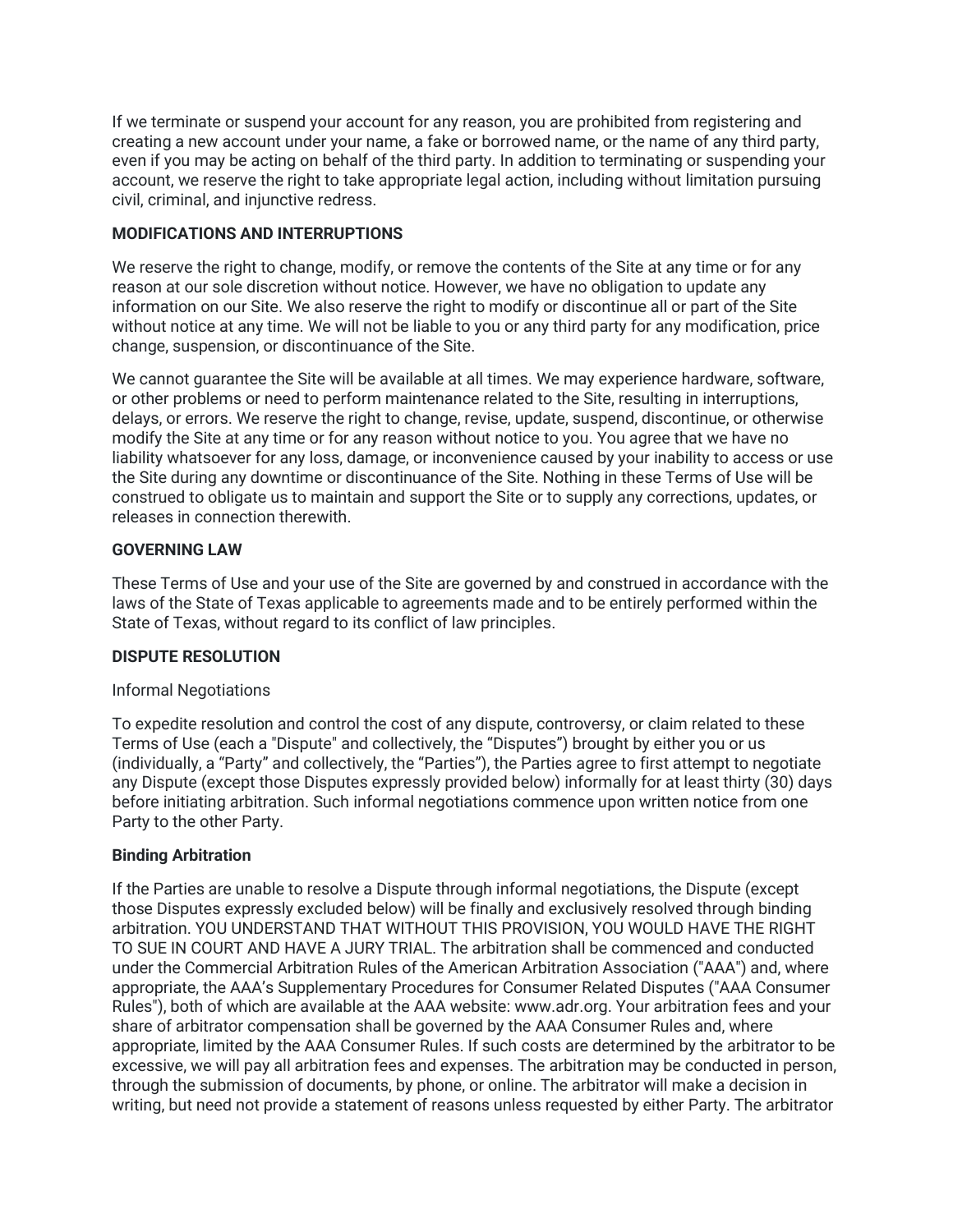must follow applicable law, and any award may be challenged if the arbitrator fails to do so. Except where otherwise required by the applicable AAA rules or applicable law, the arbitration will take place in Harris County, Texas. Except as otherwise provided herein, the Parties may litigate in court to compel arbitration, stay proceedings pending arbitration, or to confirm, modify, vacate, or enter judgment on the award entered by the arbitrator.

If for any reason, a Dispute proceeds in court rather than arbitration, the Dispute shall be commenced or prosecuted in the state and federal courts located in United States, Texas, and the Parties hereby consent to, and waive all defenses of lack of personal jurisdiction, and forum non conveniens with respect to venue and jurisdiction in such state and federal courts. Application of the United Nations Convention on Contracts for the International Sale of Goods and the the Uniform Computer Information Transaction Act (UCITA) is excluded from these Terms of Use.

In no event shall any Dispute brought by either Party related in any way to the Site be commenced more than one (1) years after the cause of action arose. If this provision is found to be illegal or unenforceable, then neither Party will elect to arbitrate any Dispute falling within that portion of this provision found to be illegal or unenforceable, and such Dispute shall be decided by a court of competent jurisdiction within the courts listed for jurisdiction above, and the Parties agree to submit to the personal jurisdiction of that court.

# **Restrictions**

The Parties agree that any arbitration shall be limited to the Dispute between the Parties individually. To the full extent permitted by law, (a) no arbitration shall be joined with any other proceeding; (b) there is no right or authority for any Dispute to be arbitrated on a class-action basis or to utilize class action procedures; and (c) there is no right or authority for any Dispute to be brought in a purported representative capacity on behalf of the general public or any other persons.

Exceptions to Informal Negotiations and Arbitration

The Parties agree that the following Disputes are not subject to the above provisions concerning informal negotiations and binding arbitration: (a) any Disputes seeking to enforce or protect, or concerning the validity of, any of the intellectual property rights of a Party; (b) any Dispute related to, or arising from, allegations of theft, piracy, invasion of privacy, or unauthorized use; and (c) any claim for injunctive relief. If this provision is found to be illegal or unenforceable, then neither Party will elect to arbitrate any Dispute falling within that portion of this provision found to be illegal or unenforceable and such Dispute shall be decided by a court of competent jurisdiction within the courts listed for jurisdiction above, and the Parties agree to submit to the personal jurisdiction of that court.

#### **CORRECTIONS**

There may be information on the Site that contains typographical errors, inaccuracies, or omissions, including descriptions, pricing, availability, and various other information. We reserve the right to correct any errors, inaccuracies, or omissions and to change or update the information on the Site at any time, without prior notice.

#### **DISCLAIMER**

THE SITE IS PROVIDED ON AN AS-IS AND AS-AVAILABLE BASIS. YOU AGREE THAT YOUR USE OF THE SITE AND OUR SERVICES WILL BE AT YOUR SOLE RISK. TO THE FULLEST EXTENT PERMITTED BY LAW, WE DISCLAIM ALL WARRANTIES, EXPRESS OR IMPLIED, IN CONNECTION WITH THE SITE AND YOUR USE THEREOF, INCLUDING, WITHOUT LIMITATION, THE IMPLIED WARRANTIES OF MERCHANTABILITY, FITNESS FOR A PARTICULAR PURPOSE, AND NON-INFRINGEMENT. WE MAKE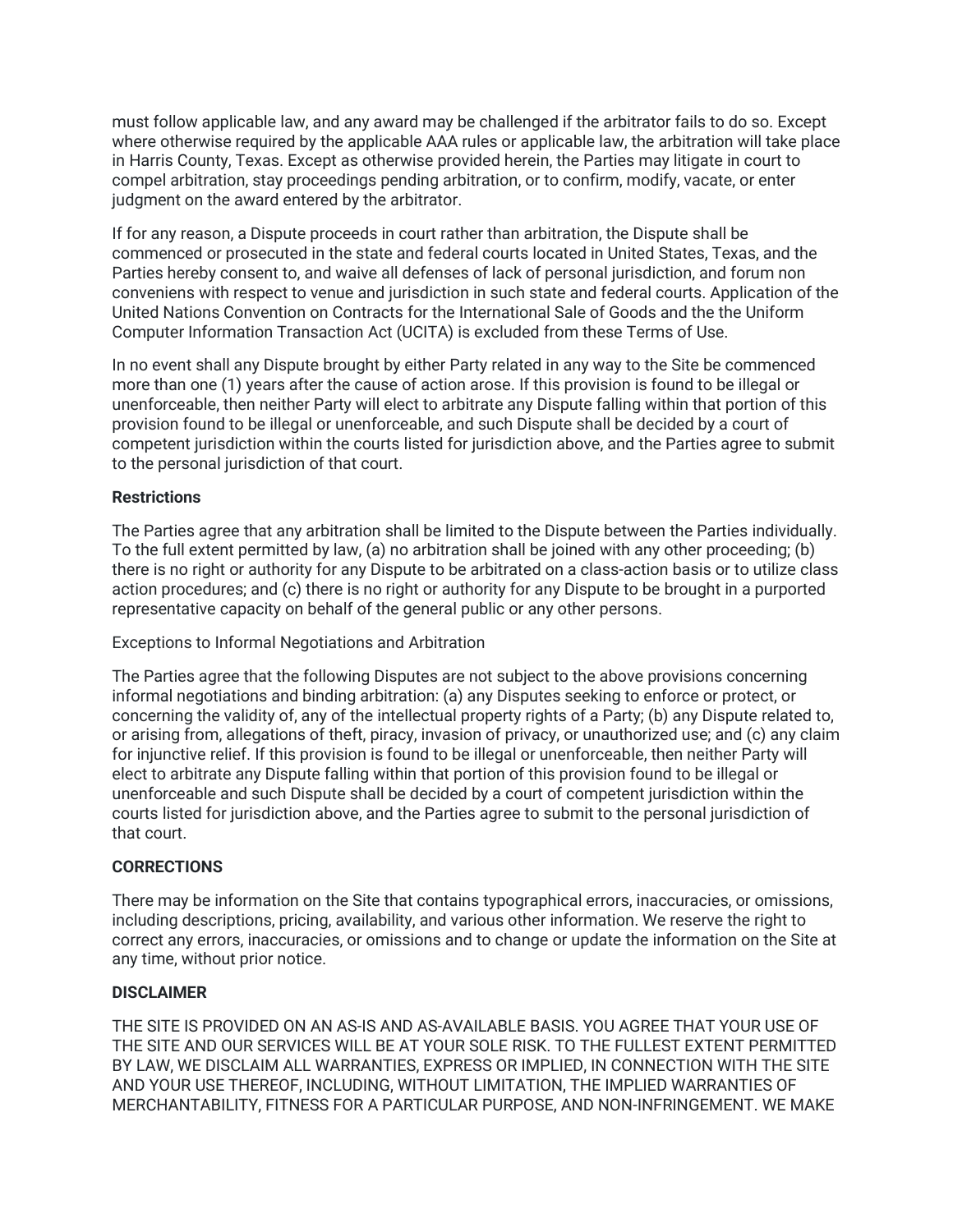NO WARRANTIES OR REPRESENTATIONS ABOUT THE ACCURACY OR COMPLETENESS OF THE SITE'S CONTENT OR THE CONTENT OF ANY WEBSITES LINKED TO THE SITE AND WE WILL ASSUME NO LIABILITY OR RESPONSIBILITY FOR ANY (1) ERRORS, MISTAKES, OR INACCURACIES OF CONTENT AND MATERIALS, (2) PERSONAL INJURY OR PROPERTY DAMAGE, OF ANY NATURE WHATSOEVER, RESULTING FROM YOUR ACCESS TO AND USE OF THE SITE, (3) ANY UNAUTHORIZED ACCESS TO OR USE OF OUR SECURE SERVERS AND/OR ANY AND ALL PERSONAL INFORMATION AND/OR FINANCIAL INFORMATION STORED THEREIN, (4) ANY INTERRUPTION OR CESSATION OF TRANSMISSION TO OR FROM THE SITE, (5) ANY BUGS, VIRUSES, TROJAN HORSES, OR THE LIKE WHICH MAY BE TRANSMITTED TO OR THROUGH THE SITE BY ANY THIRD PARTY, AND/OR (6) ANY ERRORS OR OMISSIONS IN ANY CONTENT AND MATERIALS OR FOR ANY LOSS OR DAMAGE OF ANY KIND INCURRED AS A RESULT OF THE USE OF ANY CONTENT POSTED, TRANSMITTED, OR OTHERWISE MADE AVAILABLE VIA THE SITE. WE DO NOT WARRANT, ENDORSE, GUARANTEE, OR ASSUME RESPONSIBILITY FOR ANY PRODUCT OR SERVICE ADVERTISED OR OFFERED BY A THIRD PARTY THROUGH THE SITE, ANY HYPERLINKED WEBSITE, OR ANY WEBSITE OR MOBILE APPLICATION FEATURED IN ANY BANNER OR OTHER ADVERTISING, AND WE WILL NOT BE A PARTY TO OR IN ANY WAY BE RESPONSIBLE FOR MONITORING ANY TRANSACTION BETWEEN YOU AND ANY THIRD-PARTY PROVIDERS OF PRODUCTS OR SERVICES. AS WITH THE PURCHASE OF A PRODUCT OR SERVICE THROUGH ANY MEDIUM OR IN ANY ENVIRONMENT, YOU SHOULD USE YOUR BEST JUDGMENT AND EXERCISE CAUTION WHERE APPROPRIATE.

## **LIMITATIONS OF LIABILITY**

IN NO EVENT WILL WE OR OUR DIRECTORS, EMPLOYEES, OR AGENTS BE LIABLE TO YOU OR ANY THIRD PARTY FOR ANY DIRECT, INDIRECT, CONSEQUENTIAL, EXEMPLARY, INCIDENTAL, SPECIAL, OR PUNITIVE DAMAGES, INCLUDING LOST PROFIT, LOST REVENUE, LOSS OF DATA, OR OTHER DAMAGES ARISING FROM YOUR USE OF THE SITE, EVEN IF WE HAVE BEEN ADVISED OF THE POSSIBILITY OF SUCH DAMAGES. NOTWITHSTANDING ANYTHING TO THE CONTRARY CONTAINED HEREIN, OUR LIABILITY TO YOU FOR ANY CAUSE WHATSOEVER AND REGARDLESS OF THE FORM OF THE ACTION, WILL AT ALL TIMES BE LIMITED TO THE AMOUNT PAID, IF ANY, BY YOU TO US DURING THE SIX (6) MONTH PERIOD PRIOR TO ANY CAUSE OF ACTION ARISING. CERTAIN US STATE LAWS AND INTERNATIONAL LAWS DO NOT ALLOW LIMITATIONS ON IMPLIED WARRANTIES OR THE EXCLUSION OR LIMITATION OF CERTAIN DAMAGES. IF THESE LAWS APPLY TO YOU, SOME OR ALL OF THE ABOVE DISCLAIMERS OR LIMITATIONS MAY NOT APPLY TO YOU, AND YOU MAY HAVE ADDITIONAL RIGHTS.

#### **INDEMNIFICATION**

You agree to defend, indemnify, and hold us harmless, including our subsidiaries, affiliates, and all of our respective officers, agents, partners, and employees, from and against any loss, damage, liability, claim, or demand, including reasonable attorneys' fees and expenses, made by any third party due to or arising out of: (1) use of the Site; (2) breach of these Terms of Use; (3) any breach of your representations and warranties set forth in these Terms of Use; (4) your violation of the rights of a third party, including but not limited to intellectual property rights; or (5) any overt harmful act toward any other user of the Site with whom you connected via the Site. Notwithstanding the foregoing, we reserve the right, at your expense, to assume the exclusive defense and control of any matter for which you are required to indemnify us, and you agree to cooperate, at your expense, with our defense of such claims. We will use reasonable efforts to notify you of any such claim, action, or proceeding which is subject to this indemnification upon becoming aware of it.

### **USER DATA**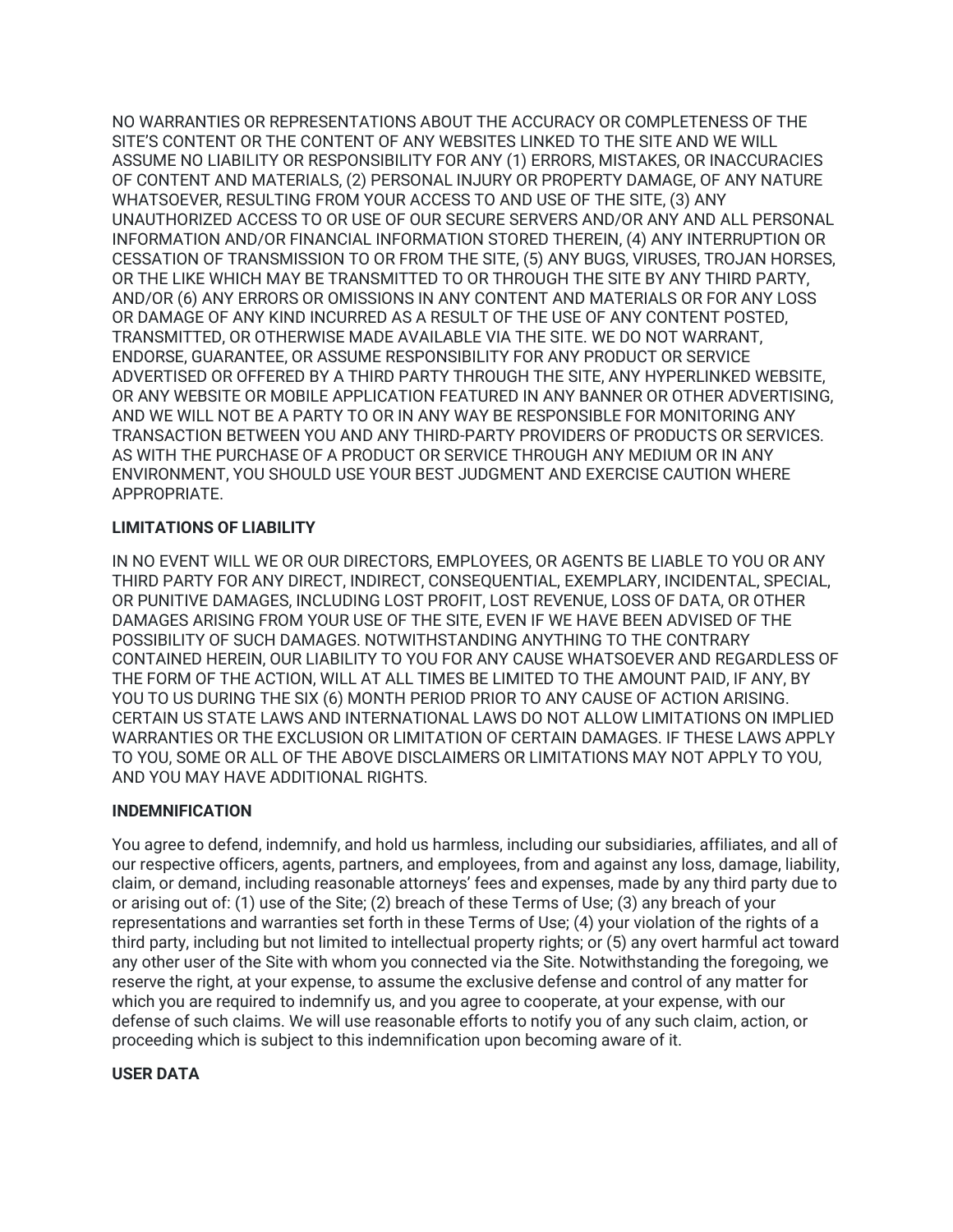We will maintain certain data that you transmit to the Site for the purpose of managing the performance of the Site, as well as data relating to your use of the Site. Although we perform regular routine backups of data, you are solely responsible for all data that you transmit or that relates to any activity you have undertaken using the Site. You agree that we shall have no liability to you for any loss or corruption of any such data, and you hereby waive any right of action against us arising from any such loss or corruption of such data.

# **ELECTRONIC COMMUNICATIONS, TRANSACTIONS, AND SIGNATURES**

Visiting the Site, sending us emails, and completing online forms constitute electronic communications. You consent to receive electronic communications, and you agree that all agreements, notices, disclosures, and other communications we provide to you electronically, via email and on the Site, satisfy any legal requirement that such communication be in writing. YOU HEREBY AGREE TO THE USE OF ELECTRONIC SIGNATURES, CONTRACTS, ORDERS, AND OTHER RECORDS, AND TO ELECTRONIC DELIVERY OF NOTICES, POLICIES, AND RECORDS OF TRANSACTIONS INITIATED OR COMPLETED BY US OR VIA THE SITE. You hereby waive any rights or requirements under any statutes, regulations, rules, ordinances, or other laws in any jurisdiction which require an original signature or delivery or retention of non-electronic records, or to payments or the granting of credits by any means other than electronic means.

## **CALIFORNIA USERS AND RESIDENTS**

If any complaint with us is not satisfactorily resolved, you can contact the Complaint Assistance Unit of the Division of Consumer Services of the California Department of Consumer Affairs in writing at 1625 North Market Blvd., Suite N 112, Sacramento, California 95834 or by telephone at (800) 952- 5210 or (916) 445-1254.

### **MISCELLANEOUS**

These Terms of Use and any policies or operating rules posted by us on the Site or in respect to the Site constitute the entire agreement and understanding between you and us. Our failure to exercise or enforce any right or provision of these Terms of Use shall not operate as a waiver of such right or provision. These Terms of Use operate to the fullest extent permissible by law. We may assign any or all of our rights and obligations to others at any time. We shall not be responsible or liable for any loss, damage, delay, or failure to act caused by any cause beyond our reasonable control. If any provision or part of a provision of these Terms of Use is determined to be unlawful, void, or unenforceable, that provision or part of the provision is deemed severable from these Terms of Use and does not affect the validity and enforceability of any remaining provisions. There is no joint venture, partnership, employment or agency relationship created between you and us as a result of these Terms of Use or use of the Site. You agree that these Terms of Use will not be construed against us by virtue of having drafted them. You hereby waive any and all defenses you may have based on the electronic form of these Terms of Use and the lack of signing by the parties hereto to execute these Terms of Use.

#### **DISCLAIMER**

The website or its affiliated companies are not responsible for any errors or omissions, or for the results obtained from the use of this information. All rate information provided in this site are based on published rates from utility providers rate fact sheets, with no guarantee of completeness, accuracy, timeliness or of the results obtained from the use of this information.